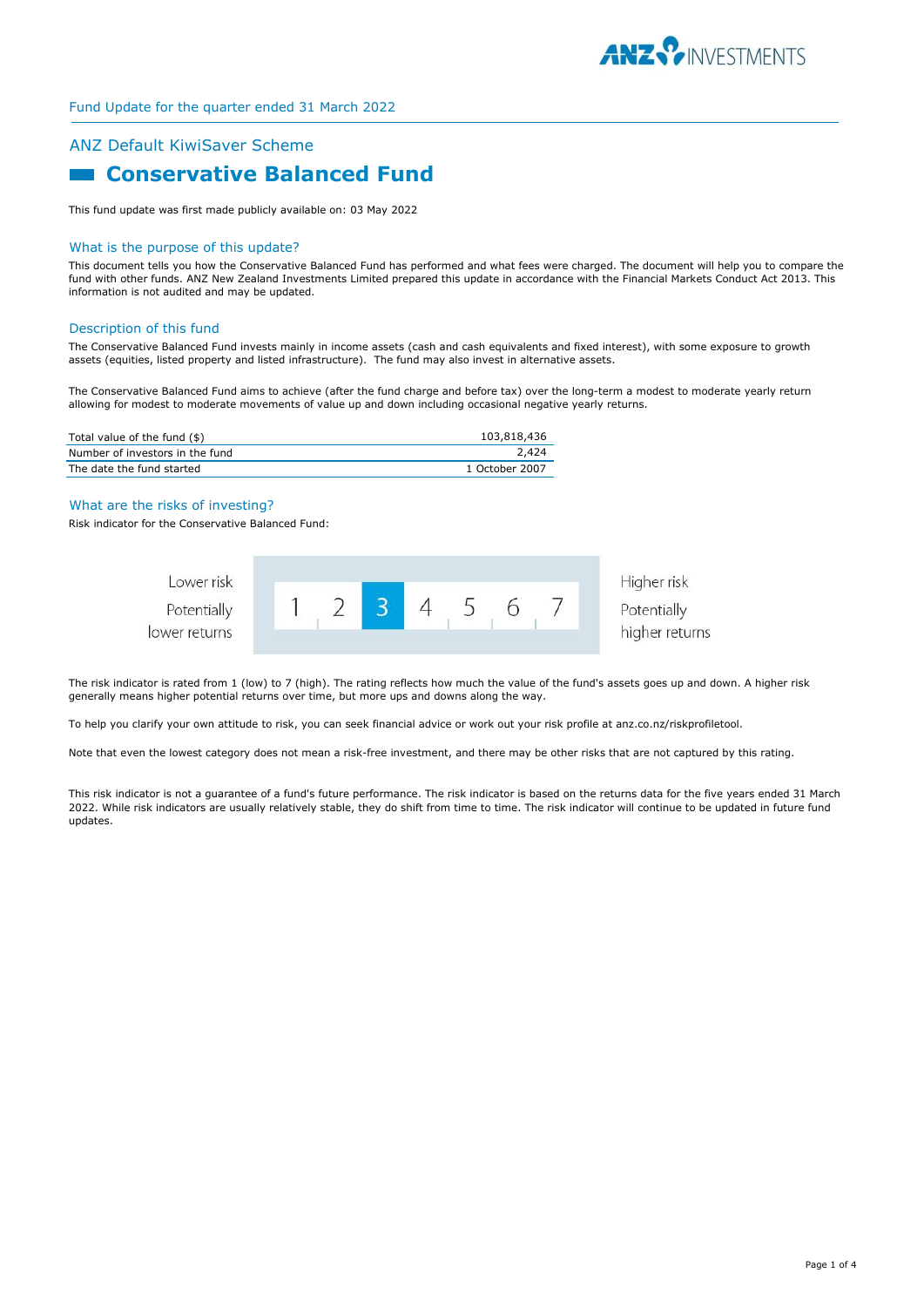## How has the fund performed?

|                                               | Average over past |           |  |
|-----------------------------------------------|-------------------|-----------|--|
|                                               | five years        | Past year |  |
| Annual return                                 |                   |           |  |
| (after deductions for charges and tax)        | 4.46%             | 0.86%     |  |
| <b>Annual return</b>                          |                   |           |  |
| (after deductions for charges but before tax) | 5.29%             | $0.87\%$  |  |
| Market index annual return                    |                   |           |  |
| (reflects no deduction for charges and tax)   | 5.42%             | 0.77%     |  |

The market index annual return is calculated using the target investment mix and the indices of each asset class.

Additional information about the market index is available in the statement of investment policy and objectives on the offer register at www.discloseregister.companiesoffice.govt.nz.



## **Annual return graph**

This shows the return after fund charges and tax for each of the last 10 years ending 31 March. The last bar shows the average annual return for the last 10 years, up to 31 March 2022.

**Important:** This does not tell you how the fund will perform in the future.

Returns in this update are after tax at the highest prescribed investor rate (PIR) of tax for an individual New Zealand resident. Your tax may be lower.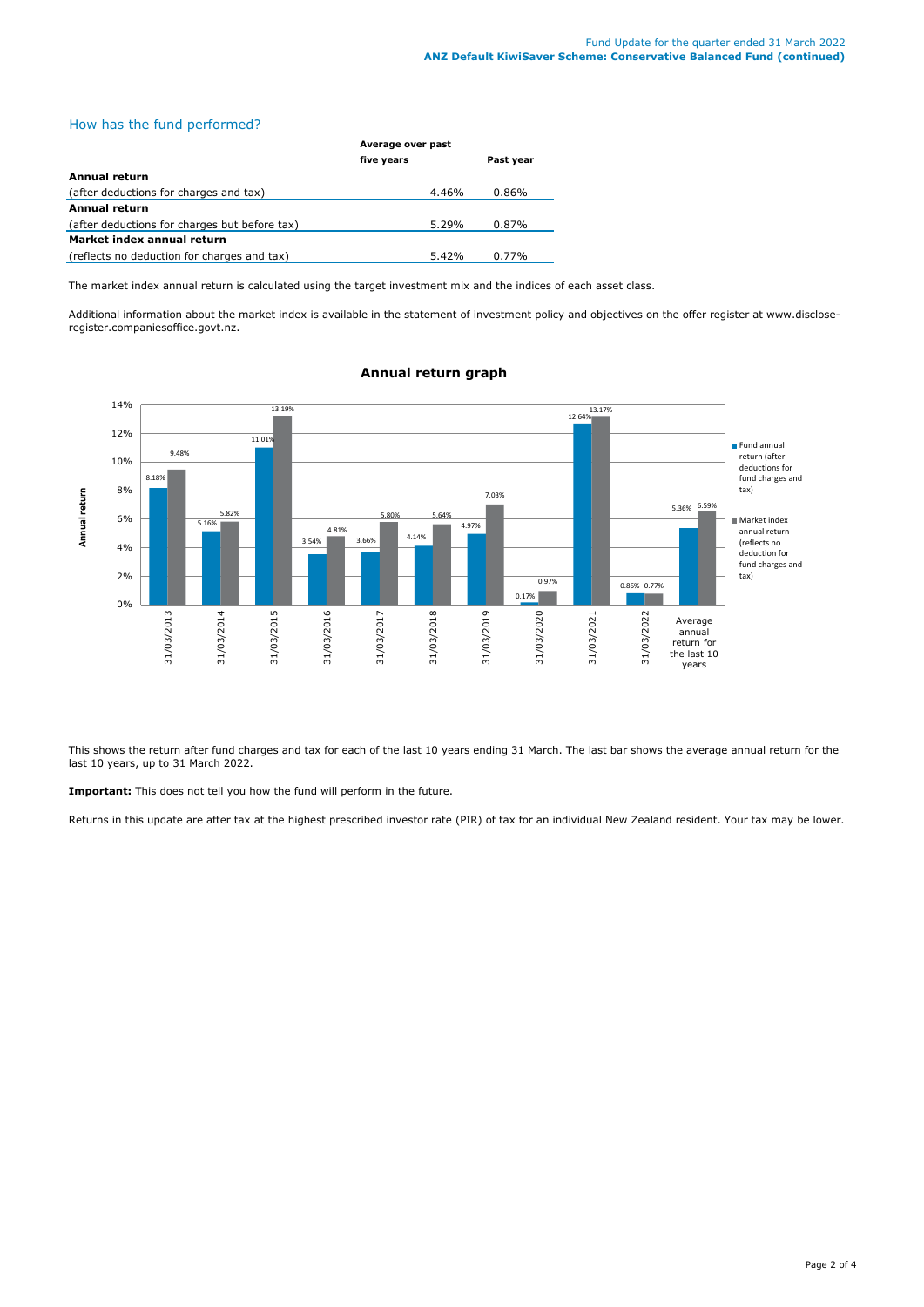## What fees are investors charged?

Investors in the Conservative Balanced Fund are charged fund charges. In the year to 31 March 2021 these were:

|                                             | % of net asset value |
|---------------------------------------------|----------------------|
| Total fund charges <sup>1*</sup>            | 0.91%                |
| Which are made up of:                       |                      |
| Total management and administration charges | 0.91%                |
| Including:                                  |                      |
| Manager's basic fee                         | 0.85%                |
| Other management and administration charges | 0.06%                |
| Total performance based fees                | $0.00\%$             |
|                                             |                      |

|                             | Dollar amount per investor |  |
|-----------------------------|----------------------------|--|
| <b>Other charges</b>        |                            |  |
| Membership fee <sup>2</sup> | \$18                       |  |

\*The manager expects that the fund charges for the next scheme year will be less than the fund charges disclosed in this fund update because the manager's basic fee was reduced effective 30 September 2021 from 0.85% to 0.70% per year.

Investors are not currently charged individual action fees for specific actions or decisions (for example, for withdrawing from or switching funds).

Small differences in fees and charges can have a big impact on your investment over the long term.

#### Example of how this applies to an investor

Sarah had \$10,000 in the fund at the start of the year and did not make any further contributions. At the end of the year, Sarah received a return after fund charges were deducted of \$86 (that is 0.86% of her inital \$10,000). Sarah also paid \$9.00 in other charges. This gives Sarah a total return after tax of \$77.00 for the year.

## What does the fund invest in?

#### **Actual investment mix<sup>3</sup> Target investment mix<sup>3</sup>**

This shows the types of assets that the fund invests in. This shows the mix of assets that the fund generally intends to invest in.